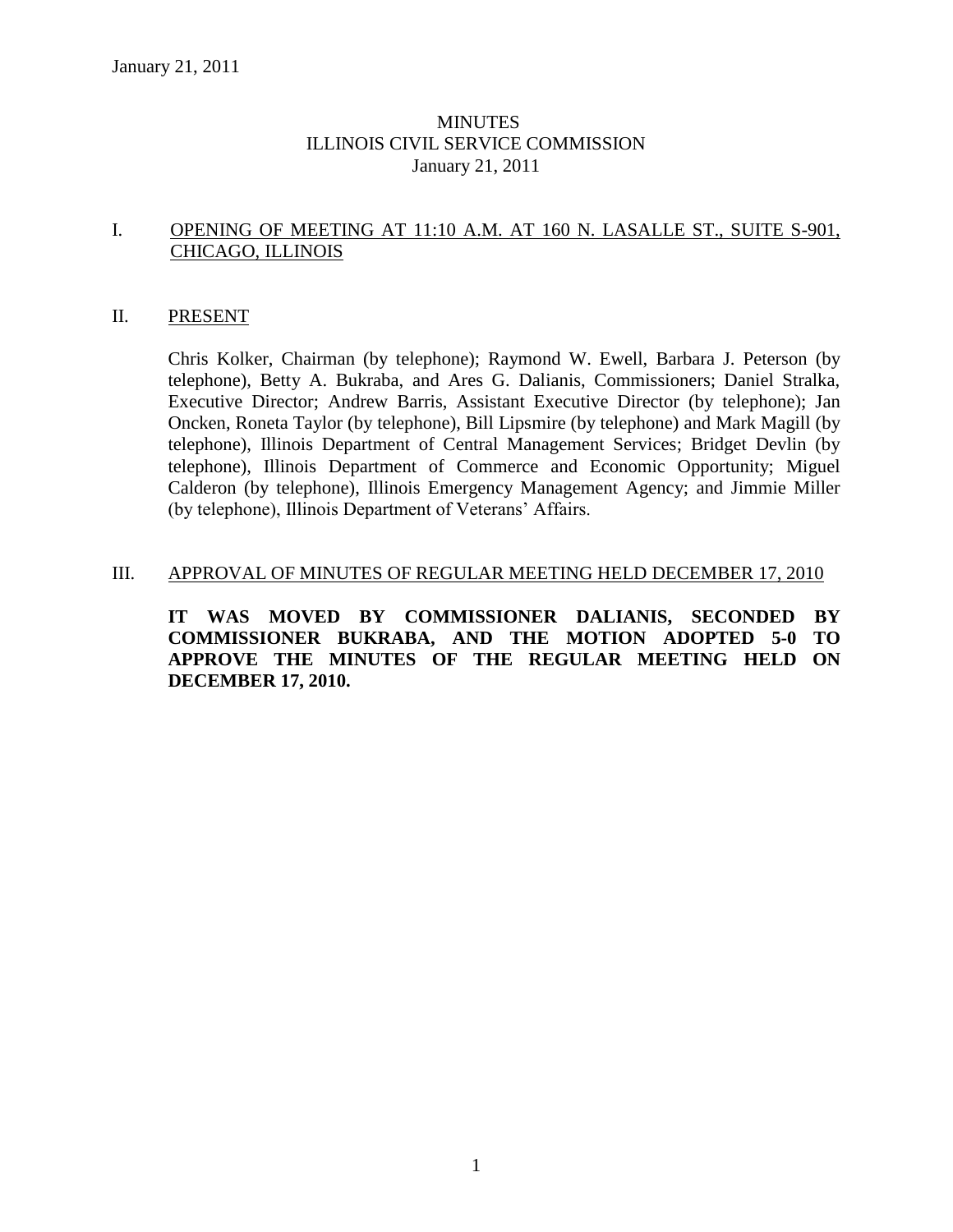#### EXEMPTIONS UNDER SECTION 4d(3) OF THE PERSONNEL CODE IV.

# A. Report on Exempt Positions

|                                       | Total     | No. of Exempt |
|---------------------------------------|-----------|---------------|
| Agency                                | Employees | Positions     |
|                                       |           |               |
|                                       |           |               |
|                                       |           |               |
|                                       |           |               |
| Central Management Services 1,397 115 |           |               |
| Children and Family Services 2,935 48 |           |               |
|                                       |           |               |
|                                       |           |               |
|                                       |           |               |
|                                       |           |               |
|                                       |           |               |
|                                       |           |               |
|                                       |           |               |
|                                       |           |               |
|                                       |           |               |
|                                       |           |               |
|                                       |           |               |
|                                       |           |               |
|                                       |           |               |
|                                       |           |               |
|                                       |           |               |
|                                       |           |               |
|                                       |           |               |
|                                       |           |               |
|                                       |           |               |
|                                       |           |               |
|                                       |           |               |
|                                       |           |               |
|                                       |           |               |
|                                       |           |               |
|                                       |           |               |
|                                       |           |               |
|                                       |           |               |
|                                       |           |               |
|                                       |           |               |
|                                       |           |               |
|                                       |           |               |
|                                       |           |               |
|                                       |           |               |
|                                       |           |               |
|                                       |           |               |
|                                       |           |               |
|                                       |           |               |
|                                       |           |               |
|                                       |           |               |
|                                       |           |               |
|                                       |           |               |
|                                       |           |               |
|                                       |           |               |
|                                       |           |               |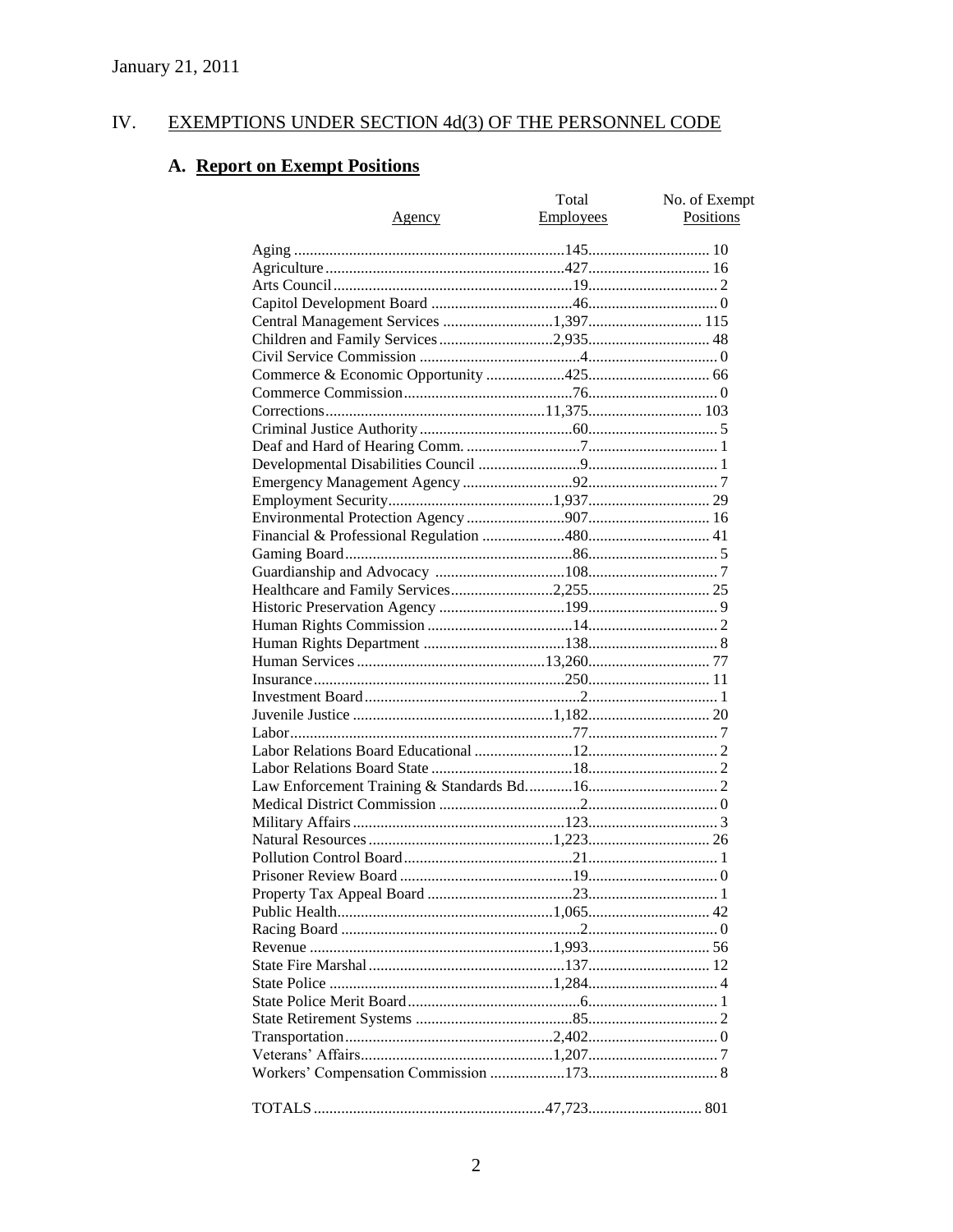# **B. Governing Rule – Section 1.142 Jurisdiction B Exemptions**

- a) The Civil Service Commission shall exercise its judgment when determining whether a position qualifies for exemption from Jurisdiction B under Section 4d(3) of the Personnel Code. The Commission will consider any or all of the following factors inherent in the position and any other factors deemed relevant to the request for exemption:
	- 1) The amount and scope of principal policy making authority;
	- 2) The amount and scope of principal policy administering authority;
	- 3) The amount of independent authority to represent the agency, board or commission to individuals, legislators, organizations or other agencies relative to programmatic responsibilities;
	- 4) The capability to bind the agency, board or commission to a course of action;
	- 5) The nature of the program for which the position has principal policy responsibility;
	- 6) The placement of the position on the organizational chart of the agency, board or commission;
	- 7) The mission, size and geographical scope of the organizational entity or program within the agency, board or commission to which the position is allocated or detailed.
- b) The Commission may, upon its own action after 30 days notice to the Director of Central Management Services or upon the recommendation of the Director of the Department of Central Management Services, rescind the exemption of any position that no longer meets the requirements for exemption set forth in subsection (a). However, rescission of an exemption shall be approved after the Commission has determined that an adequate level of managerial control exists in exempt status that will insure responsive and accountable administrative control of the programs of the agency, board or commission.
- c) For all positions currently exempt by action of the Commission, the Director of Central Management Services shall inform the Commission promptly in writing of all changes in essential functions, reporting structure, working title, work location, position title, position number or specialized knowledge, skills, abilities, licensure or certification.
- d) Prior to granting an exemption from Jurisdiction B under Section 4d(3) of the Personnel Code, the Commission will notify the incumbent of the position, if any, of its proposed action. The incumbent may appear at the Commission meeting at which action is to be taken and present objections to the exemption request.

(Source: Amended at 34 Ill. Reg. 3485, effective March 3, 2010)

\* \* \*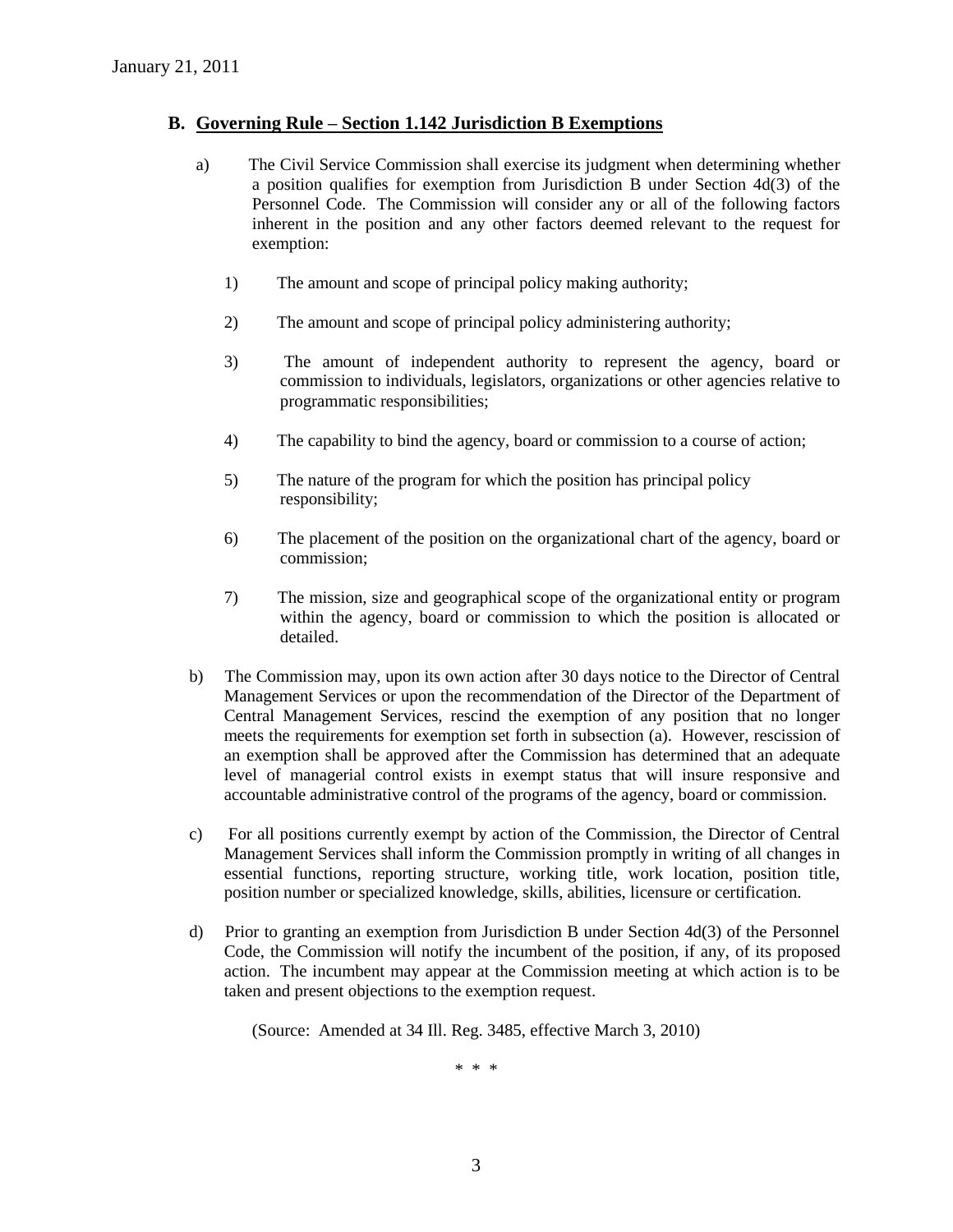# C. **Requests for 4d(3) Exemption**

Executive Director Daniel Stralka reported:

- As to Item C, this request is for the Senior Home Administrator in the Department of Veterans' Affairs, a position that reports to the agency Director. This position has principal policy responsibility for the operation of the Veterans' Homes to ensure that all aspects of their functioning and the standards of care it provides residents are in accordance with State and federal laws and regulations. Given the importance of this program to the agency's mission, Staff recommended approval of this request.
- As to Items D1 & D2, these requests are to continue the temporary exemptions for the Senior Policy Advisor and Community Outreach Officer at the Illinois Emergency Management Agency, positions that report to the Director. These positions were first granted 4d(3) exemption in August of 2008 but for 12 months only as there were concerns regarding whether they would be placed in a collective bargaining unit at that time. For the same reason the exemptions were approved for an additional 12 months in August of 2009 and then 6 months in August of 2010. The agency is again requesting exemption for these positions. The present status is that the Illinois Labor Relations Board has voted to include the positions in a bargaining unit, but the agency appealed that decision. The appeal remains pending. It was the Staff recommendation that the Commission grant another 12 month extension of exempt status for these two positions while the litigation remains pending. Staff noted that it appears the Community Outreach position has never been filled since it was first granted exempt status. Chairman Kolker agreed with this recommendation, noting that an adverse determination on the pending appeal may negatively impact the continued exemption of these positions.
- As to Item E, this request is for the Deputy Director of Urban Assistance in the Department of Commerce and Economic Opportunity, a position that reports to the Director. This function was first approved for exemption back in 2007, but as a Public Service Administrator. Additional responsibilities have recently been added to the function which prompted the agency to make this exemption request, but for a Senior Public Service Administrator. For this reason, Staff recommended approval of this request.
- As to Item F, this request is to rescind the exemption for the Public Service Administrator position which has had its position description clarified to reflect its new responsibilities as the Assistant Deputy Director of the Department of Commerce and Economic Opportunity. For this reason, Staff recommended approval of this request.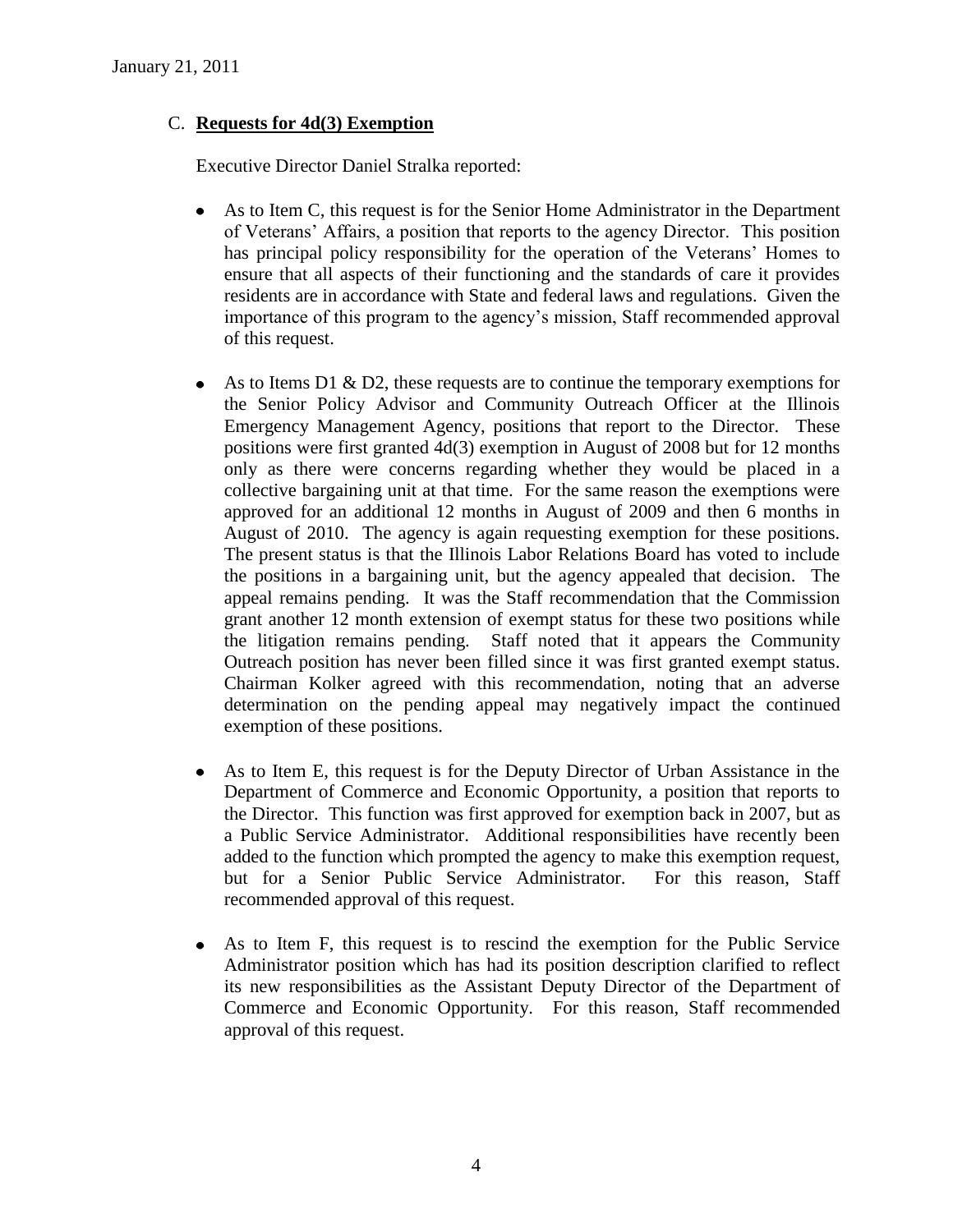$\overline{a}$ 

As to Item G, this request is to rescind the exempt status of the Deputy General Counsel for the Illinois Department of Public Health. Since this position reported to the General Counsel, Staff determined that an adequate level of managerial control will exist in this program so it recommended approval of this request.

**IT WAS MOVED BY COMMISSIONER DALIANIS, SECONDED BY COMMISSIONER BUKRABA, AND THE MOTION ADOPTED 5-0 TO GRANT THE REQUEST FOR 4D(3) EXEMPTION FOR THE FOLLOWING POSITIONS:**

- **C: Senior Home Administrator (DVA)**
- **D1: Senior Policy Advisor (EMA)**
- **D2: Community Outreach Officer (EMA)**
- **E: Deputy Director of Urban Assistance (CEO)**

**IT WAS MOVED BY COMMISSIONER PETERSON, SECONDED BY COMMISSIONER EWELL, AND THE MOTION ADOPTED 5-0 TO GRANT THE REQUEST TO RESCIND THE EXEMPTION FROM JURISDICTION B OF THE PERSONNEL CODE FOR THE FOLLOWING POSITIONS:**

- **F: Assistant Deputy Director of Urban Assistance (CEO)**
- **G: Deputy General Counsel (DPH)**

**The following 4d(3) exemption requests were granted on January 21, 2011:**

| <b>Position Number</b>  | 40070-34-00-000-20-01               |  |
|-------------------------|-------------------------------------|--|
| <b>Position Title</b>   | Senior Public Service Administrator |  |
| Bureau/Division         | Administration                      |  |
| <b>Functional Title</b> | Senior Home Administrator           |  |
| Incumbent               | Vacant                              |  |
| Supervisor              | Director                            |  |
| Location                | <b>Sangamon County</b>              |  |

# **C. Illinois Department of Veterans' Affairs**

#### **D1. Illinois Emergency Management Agency – granted for 12 months<sup>1</sup>**

| <b>Position Number</b>  | 37015-50-17-040-00-03               |  |
|-------------------------|-------------------------------------|--|
| <b>Position Title</b>   | <b>Public Service Administrator</b> |  |
| Bureau/Division         | Director's Office                   |  |
| <b>Functional Title</b> | Senior Policy Advisor               |  |
| Incumbent               | Phil Anello                         |  |
| Supervisor              | Director                            |  |
| Location                | <b>Sangamon County</b>              |  |

<sup>&</sup>lt;sup>1</sup>Agenda Item D1 was granted exemption for a period of 12 months to February 20, 2012.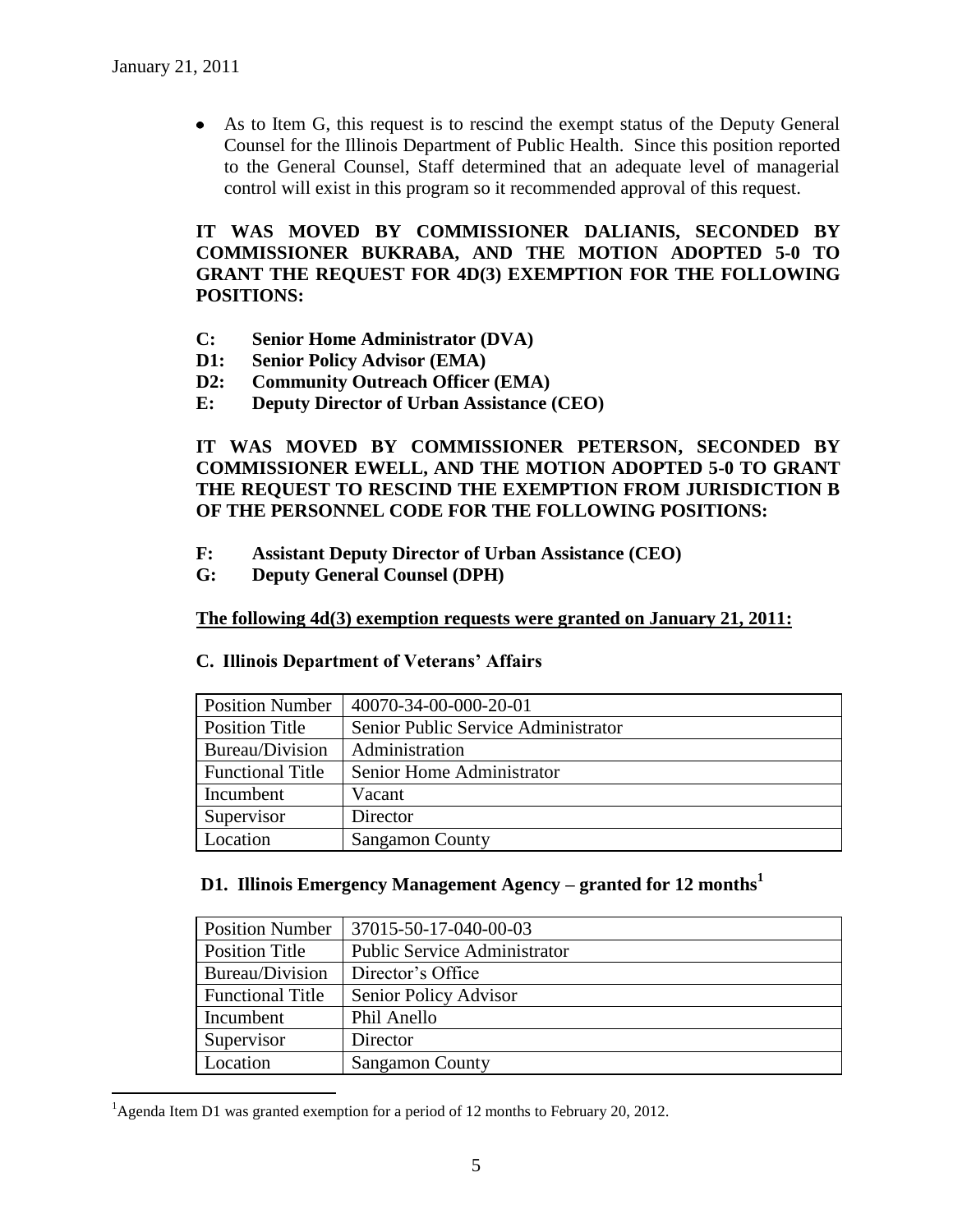$\overline{a}$ 

| <b>Position Number</b>  | 37015-50-17-000-10-04               |
|-------------------------|-------------------------------------|
| <b>Position Title</b>   | <b>Public Service Administrator</b> |
| Bureau/Division         | Director's Office                   |
| <b>Functional Title</b> | <b>Community Outreach Officer</b>   |
| Incumbent               | Vacant                              |
| Supervisor              | Director                            |
| Location                | <b>Sangamon County</b>              |

# **D2. Illinois Emergency Management Agency – granted for 12 months<sup>2</sup>**

# **E. Illinois Dept. of Commerce & Economic Opportunity**

| <b>Position Number</b>  | 40070-42-00-030-00-01               |  |
|-------------------------|-------------------------------------|--|
| <b>Position Title</b>   | Senior Public Service Administrator |  |
| Bureau/Division         | Urban Assistance                    |  |
| <b>Functional Title</b> | Deputy Director of Urban Assistance |  |
| Incumbent               | Vacant                              |  |
| Supervisor              | Director                            |  |
| Location                | <b>Cook County</b>                  |  |

# **The following 4d(3) exemptions were rescinded on January 21, 2011:**

# **F. Illinois Dept. of Commerce & Economic Opportunity**

| <b>Position Number</b>  | 37015-42-00-030-10-01                                   |
|-------------------------|---------------------------------------------------------|
| <b>Position Title</b>   | <b>Public Service Administrator</b>                     |
| Bureau/Division         | Urban Assistance                                        |
| <b>Functional Title</b> | <b>Assistant Deputy Director of Urban Assistance</b>    |
| Incumbent               | Vacant                                                  |
| Supervisor              | Deputy Director of Urban Assistance, who reports to the |
|                         | Director                                                |
| Location                | <b>Cook County</b>                                      |

# **G. Illinois Department of Public Health**

| <b>Position Number</b>  | 40070-20-02-100-00-81                       |  |
|-------------------------|---------------------------------------------|--|
| Position Title          | Senior Public Service Administrator         |  |
| Bureau/Division         | <b>Legal Services</b>                       |  |
| <b>Functional Title</b> | <b>Deputy General Counsel</b>               |  |
| Incumbent               | Allan Abinoja                               |  |
| Supervisor              | General Counsel who reports to the Director |  |
| Location                | <b>Cook County</b>                          |  |

<sup>&</sup>lt;sup>2</sup> Agenda item D2 was granted exemption for a period of 12 months to February 20, 2012.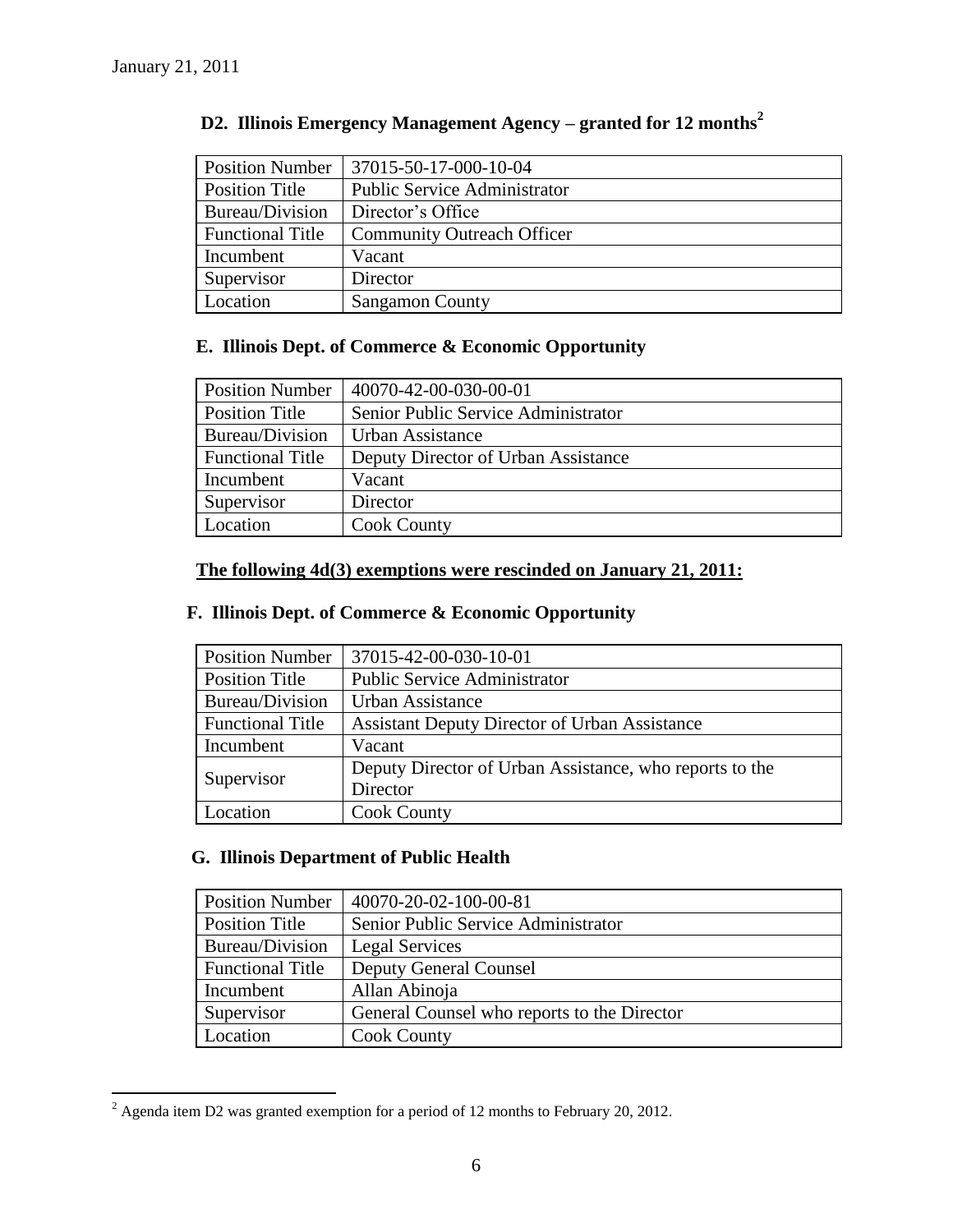#### V. CLASS SPECIFICATIONS

The following class titles were submitted for creation by the Director of Central Management Services:

# **End-User Computer Services Specialist I End-User Computer Services Specialist II End-User Computer Systems Analyst**

Staff Analysis: Assistant Executive Director Andrew Barris reviewed the history of these technical positions, noting the distinction between them and similar existing positions under the Position Classification Plan. Bill Lipsmire from Central Management Services Technical Services acknowledged that the creation of these class titles was an accommodation under the collective bargaining agreement which required that these positions be placed in positions under the Position Classification Plan. Chairman Chris Kolker inquired whether the union was in agreement with this requested action which Lipsmire indicated it was.

**IT WAS MOVED BY COMMISSIONER DALIANIS, SECONDED BY COMMISSIONER EWELL, AND THE MOTION ADOPTED 5-0 TO APPROVE THE CREATION OF THE FOLLOWING CLASS TITLES TO BE EFFECTIVE FEBRUARY 1, 2011.**

**End-User Computer Services Specialist I End-User Computer Services Specialist II End-User Computer Systems Analyst**

**IT WAS MOVED BY COMMISSIONER PETERSON, SECONDED BY COMMISSIONER BUKRABA, AND THE MOTION ADOPTED 5-0 TO DISAPPROVE ANY CLASS SPECIFICATIONS RECEIVED BY THE COMMISSION NOT CONTAINED IN THIS REPORT TO ALLOW ADEQUATE STUDY.** 

# VI. MOTION TO GO INTO EXECUTIVE SESSION

**IT WAS MOVED BY COMMISSIONER DALIANIS, SECONDED BY COMMISSIONER BUKRABA, AND BY ROLL CALL VOTE THE MOTION ADOPTED 5-0 TO HOLD AN EXECUTIVE SESSION PURSUANT TO SUBSECTIONS 2(c)(1), 2(c)(4), AND 2(c)(11) OF THE OPEN MEETINGS ACT.** 

| <b>KOLKER</b>  | YES.       | <b>EWELL</b>    | YES |
|----------------|------------|-----------------|-----|
| PETERSON       | <b>YES</b> | <b>DALIANIS</b> | YES |
| <b>BUKRABA</b> | YES        |                 |     |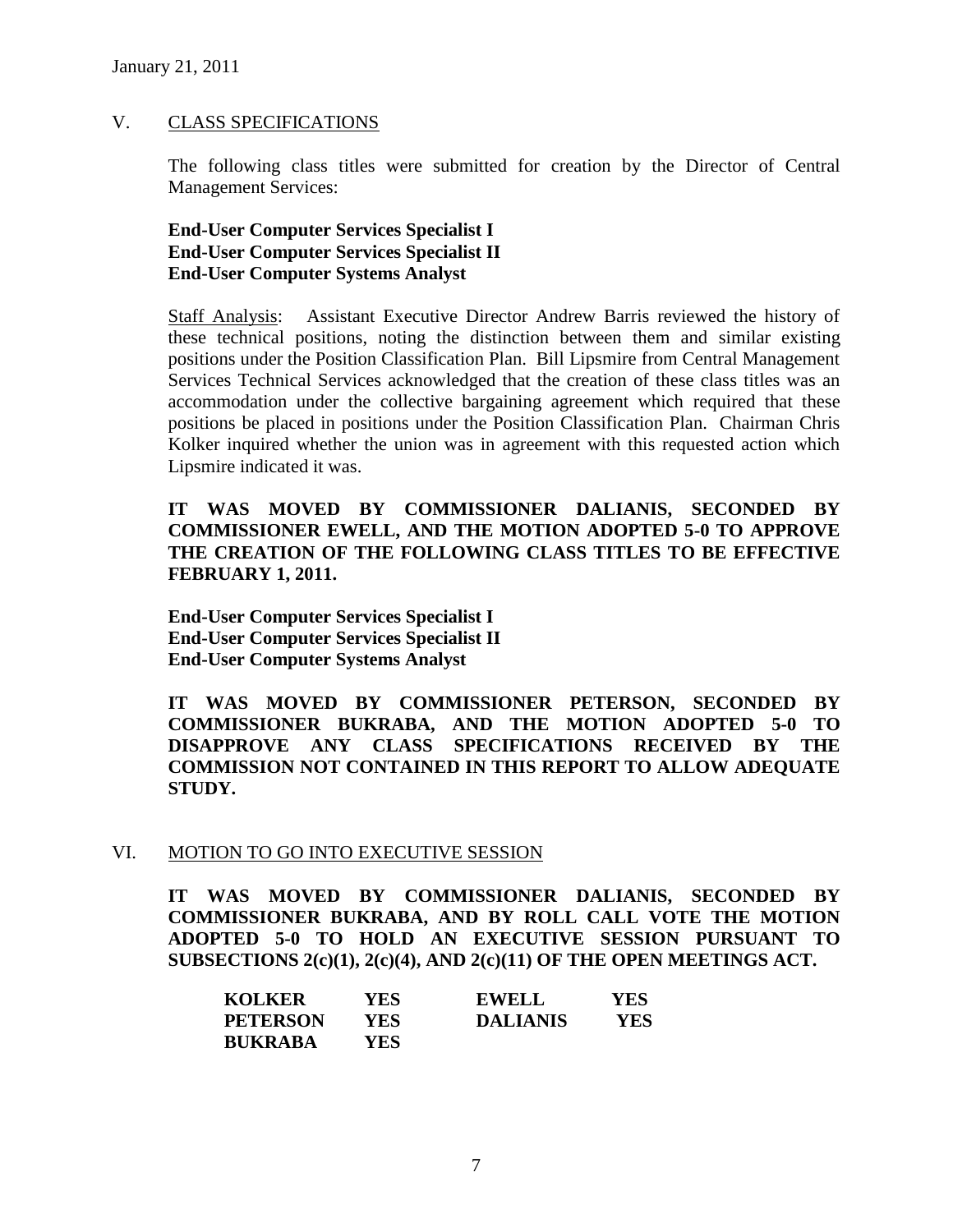#### VII. RECONVENE MEETING

Upon due and proper notice the regular meeting of the Illinois Civil Service Commission was reconvened at 160 North LaSalle Street, Suite S-901, Chicago, Illinois at 11:55 a.m.

Chairman Kolker's telephone connection with the meeting was lost during the Executive Session so he was unable to participate once the meeting reconvened.

#### PRESENT

Raymond W. Ewell, Barbara J. Peterson (by telephone), Betty A. Bukraba, and Ares G. Dalianis, Commissioners; Daniel Stralka, Executive Director; and Andrew Barris, Assistant Executive Director (by telephone).

# VIII. NON-MERIT APPOINTMENT REPORT

The Personnel Code permits non-merit appointments for a limited period of time, i.e., emergency appointments shall not exceed 60 days and shall not be renewed, and positions shall not be filled on a temporary or provisional basis for more than six months out of any twelve-month period. Consecutive non-merit appointments are not violative of the Code; however, they do present a possible evasion of merit principles and should be monitored. Set forth below is the number of consecutive non-merit appointments made by each department. These statistics are from the Department of Central Management Services' Consecutive Non-Merit Report.

| Agency                                |   | $11/30/10$   12/31/10 | 12/31/09 |
|---------------------------------------|---|-----------------------|----------|
| Aging                                 |   |                       |          |
| <b>Central Management Services</b>    |   |                       |          |
| <b>Children and Family Services</b>   |   | 2                     |          |
| Commerce and Economic Opportunity     |   |                       |          |
| <b>Employment Security</b>            |   |                       |          |
| <b>Healthcare and Family Services</b> | 5 |                       |          |
| <b>Human Services</b>                 |   |                       |          |
| <b>Natural Resources</b>              |   | ว                     | 15       |
| <b>State Fire Marshal</b>             |   |                       |          |
| Transportation                        |   |                       |          |
| Totals                                |   |                       |          |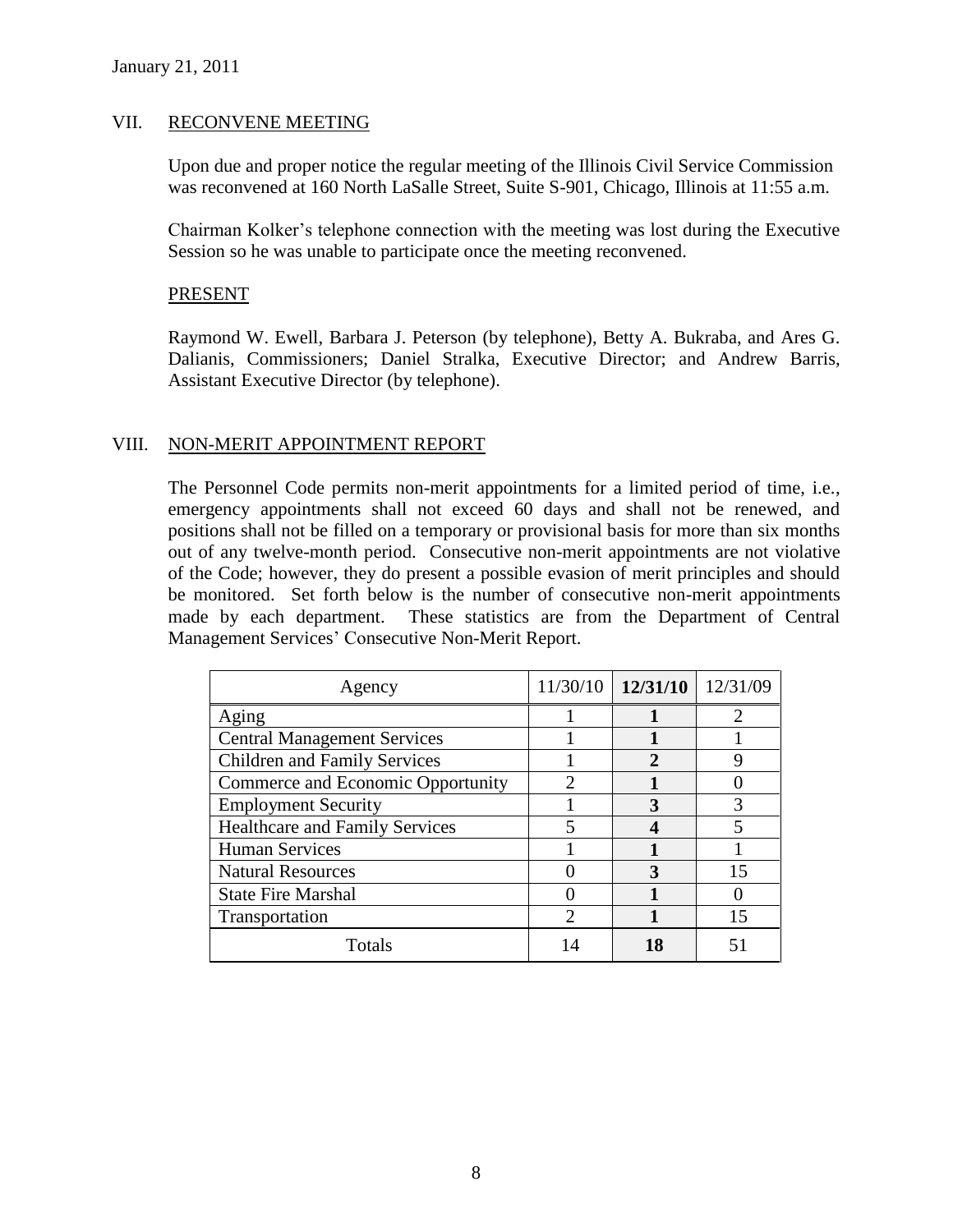# IX. INTERLOCUTORY APPEAL

#### **RV-14-11**

| Employee      | John Petter            | <b>Appeal Date</b>   | 07/26/10                      |
|---------------|------------------------|----------------------|-------------------------------|
| Agency        | <b>DHS</b>             | <b>Decision Date</b> | 12/16/10                      |
| Type          | <b>Rule Violation</b>  | ALJ                  | <b>Andrew Barris</b>          |
| Allegation(s) | Violation of Personnel | Proposal for         | Dismiss subject to approval   |
|               | Rules Section 302.510  | Decision             | of the Commission; failure to |
|               | and 302.518            |                      | file requested information.   |

**IT WAS MOVED BY COMMISSIONER DALIANIS, SECONDED BY COMMISSIONER PETERSON, AND BY ROLL CALL VOTE OF 4-0 THE MOTION ADOPTED TO AFFIRM AND ADOPT THE ADMINISTRATIVE LAW JUDGE'S PROPOSAL FOR DECISION TO GRANT THE MOTION TO DISMISS AS MR. PETTER'S FAILURE TO PROVIDE REQUESTED INFORMATION BY THE DEADLINE OF SEPTEMBER 15, 2010 CONSTITUTED A DEFAULT RESULTING IN THE DISMISSAL OF HIS APPEAL.**

| <b>KOLKER</b>   |            | <b>EWELL</b>    | YES  |
|-----------------|------------|-----------------|------|
| <b>PETERSON</b> | <b>YES</b> | <b>DALIANIS</b> | YES. |
| <b>BUKRABA</b>  | YES.       |                 |      |

#### X. PUBLICLY ANNOUNCED DECISIONS RESULTING FROM APPEAL

# **DA-3-11**

| Employee  | Francis J. Lingle    | <b>Appeal Date</b>  | 07/16/10                         |
|-----------|----------------------|---------------------|----------------------------------|
| Agency    | <b>DCFS</b>          | Decision Date       | 101/07/11                        |
| Type      | Discharge            | ALJ                 | <b>Andrew Barris</b>             |
| Change(s) | Conduct unbecoming;  | <b>Proposal</b> for | Charges are partially proven and |
|           | misuse of state time | Decision            | warrant discharge.               |

**IT WAS MOVED BY COMMISSIONER DALIANIS, SECONDED BY COMMISSIONER BUKRABA, AND BY ROLL CALL VOTE OF 4-0 THE MOTION ADOPTED TO AFFIRM AND ADOPT THE ADMINISTRATIVE LAW JUDGE'S PROPOSAL FOR DECISION THAT THE CHARGES HAVE BEEN PARTIALLY PROVEN AND WARRANT DISCHARGE FOR THE REASONS SET FORTH IN THE PROPOSAL FOR DECISION DATED JANUARY 7, 2011.** 

| <b>KOLKER</b>   |      | <b>EWELL</b>    | YES |
|-----------------|------|-----------------|-----|
| <b>PETERSON</b> | YES. | <b>DALIANIS</b> | YES |
| <b>BUKRABA</b>  | YES  |                 |     |